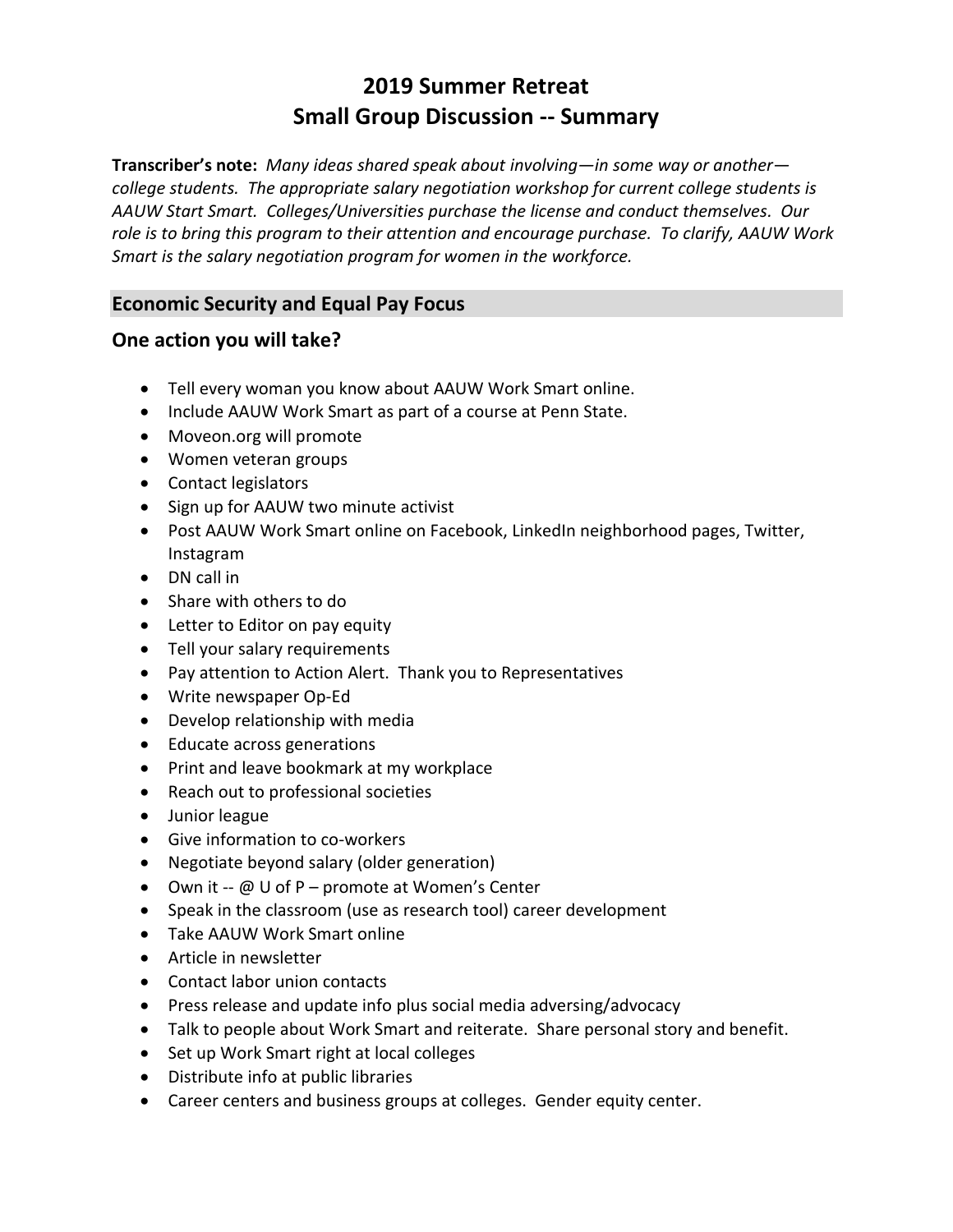- Communicate Work Smart to underserved communities re-entry programs
- Go to workshop to better understand the program

#### **One action you want your Branch to take?**

- Affiliate with UPJ to engage them in AAUW Work Smart and do a non-traditional job/career fair.
- Incorporate AAUW Work Smart into existing curriculum in higher education that deals with career prep or human resource training.
- Reach out to counselors
- Albright College's Women's Studies Program
- Reach out to the student affiliates of AAUW
- Work with local sororities
- Take trainings to low-income individuals—at a time and place they feel comfortable and provide childcare
- Partner with AAUW student organizations or seniors
- Educate the branch; reward with star (West Chester)
- Collaboration (Valley Forge)
- Educate (Carlisle)
- Tabling (Doylestown)
- Think Tank collaborative (Erie)
- Girl Scouts
- Have one member trained in facilitating workshop
- Participate/advertise in local events
- Talk about it at girl's recognition nights
- Bookmarks
- Work with college encourage to sign up/register at event (women's focus groups and fundraisers). Promote at other college or women's-based
- Share AAUW Work Smart online program at Career link/OVR, unemployment office, underserved populations.
- Faith based organizations, technology concerns—reach out as hub for people needing help/community support
- Reach out to Rotary clubs, Y, Kiwanas, JCC to promote
- Commissions for women in counties provide information about AAUW Work Smart
- Pennsylvania Bar (women in the profession)
- Longterm care providers workforce retain and retention